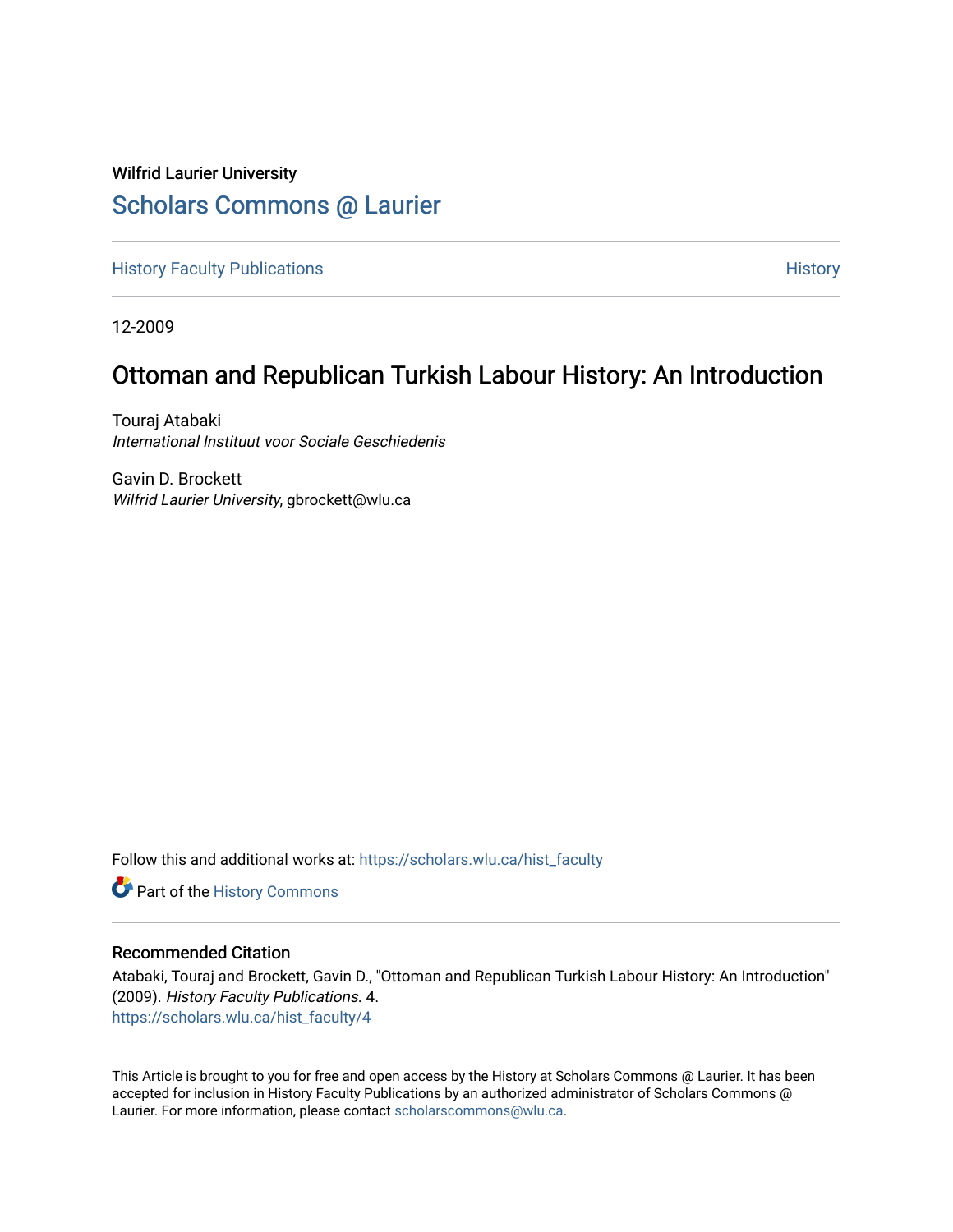$IRSH$  54 (2009), Supplement, pp. 1–17 doi:10.1017/S0020859009990216 r 2009 Internationaal Instituut voor Sociale Geschiedenis

## Ottoman and Republican Turkish Labour History: An Introduction

#### T OURAJ ATABAKI

Internationaal Instituut voor Sociale Geschiedenis

E-mail: tat@iisg.nl

#### G AVIN D. B ROCKETT

#### Department of History, Wilfrid Laurier University

E-mail: gbrockett@wlu.ca

In European parlance prior to the twentieth century, "Turkey" and "Turk" were common epithets used to refer respectively to the Ottoman Empire and generally to the Muslim population of the Middle East. Strictly speaking, however, no state by the name of Turkey existed until the formal proclamation of the Republic of Turkey in October 1923, while those who self-identified as Turks were limited largely to the cultural elite inspired by ethnic nationalist ideas emanating from Europe in the latter part of the nineteenth century. Subsequent to the dissolution of the Ottoman Empire following its defeat in World War I, the Republic of Turkey was one of many new nation-states to be established in the Middle East, and its ruling elite set about forging a Turkish nation inclusive of all those who found themselves living within the boundaries of the new country.

Turkey, therefore, is an entity very distinct from the vast empire ruled by the Ottoman dynasty, which spread from its origins in north-western Anatolia to incorporate not only the remainder of the Anatolian peninsula and much of the Caucasus, but also North Africa, Arabia and the Fertile Crescent, the Crimea, the Balkans, and much of south-eastern Europe. Centred on Istanbul (Constantinople), following its capture in 1453, the Ottoman Empire was a multi-ethnic and multi-religious polity that played an integral part in the economy and politics of both Europe and Asia throughout its six centuries of existence. By contrast, the Republic of Turkey, centred on the capital of Ankara, has been content to function as a self-contained nation-state with strong ties to both Europe and the Middle East. Significantly, the population of Turkey today is overwhelmingly Muslim, although it is far more ethnically diverse than the state might like to acknowledge.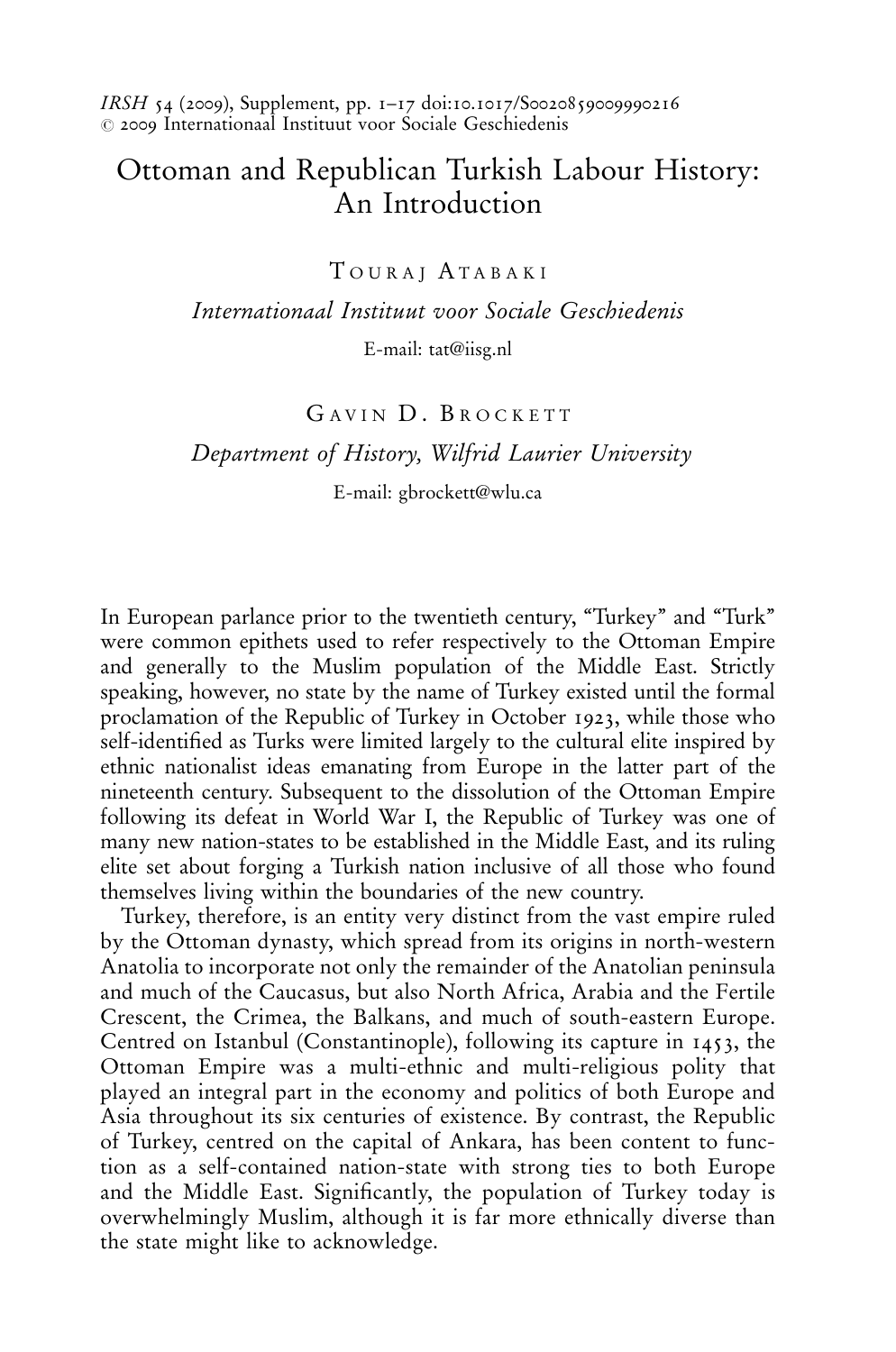The historiographies of the Ottoman Empire and Turkey are distinct, although they are intimately connected if only because modernist historians, both in Turkey and beyond, contrived a historical narrative after 1923 that was predicated upon a representation of the Ottoman heritage as disreputable and shameful. According to this narrative, prior to the foundation of the Republic of Turkey the Ottoman Empire was the ''sick man of Europe", whose Sultan Abdülhamid reigned for thirty-three years (1876–1909) ''as a terrified animal, fighting back blindly and ferociously against forces that he could not understand''. Then ''he was thrown into a panic by Turkish reformers and Westernizers, who became increasingly terroristic in the face of his opposition".<sup>1</sup> Whereas the Turkish nationstate was to be progressive, modern, and "secular",<sup>2</sup> the Ottoman Empire had been backwards, despotic, and mired in religious superstition. The modernist perspective, therefore, emphasized the necessity of a complete break with the immediate past and a republican Turkey thoroughly independent of the Ottoman Empire.<sup>3</sup>

The question remains, of course, whether this narrative is valid, whether prior to 1923 the Ottoman Empire was indeed suffering from corruption, ignorance, and stagnation. In recent years scholars have begun to challenge the modernist paradigm and there is now a multiplicity of narratives. With reference to Abdülhamid II alone, Erik-Jan Zürcher has noted that:

[Hamidian] rule has been the subject of great controversy. Nineteenth-century Europeans came to see him, especially towards the end of his rule, as a bloodthirsty and reactionary tyrant. [....]. The historians of the Turkish Republic, which itself was the legacy of the Young Turks who forced Abdülhamit from power in 1908–9, likewise see him as a reactionary, who for a generation halted the regeneration of the empire. Modern historians of Turkey since the 1960s have drawn a different picture, emphasizing the way in which his reign marked a continuation, or even the culmination, of the *Tanzimat* and the benefits it brought to the empire and its population.<sup>4</sup>

As the case of Abdülhamid suggests, Ottoman history is being reclaimed and rehabilitated by scholars both in Turkey and beyond, and there exists an increasingly rich literature exploring diverse aspects of

<sup>1.</sup> Robert Roswell Palmer and Joel Colton, A History of the Modern World: Since 1815 (London, 1992), p. 657.

<sup>2.</sup> The very meaning of this term as applied to Turkey is contested and frequently misunderstood. There is a growing literature on the meaning of Turkish secularism, recognizing the continued importance of Islam to Turkish society and culture. Whatever else it may mean, ''secular'' does not denote the absence of religious practices and beliefs in Turkish society at any point in time.

<sup>3.</sup> Touraj Atabaki, Beyond Essentialism: Who Writes Whose Past in the Middle East and Central Asia? (Amsterdam, 2003), pp. 13–14.

<sup>4.</sup> Erik Jan Zürcher, Turkey, A Modern History (3rd edn, London, 2004), pp. 76–77.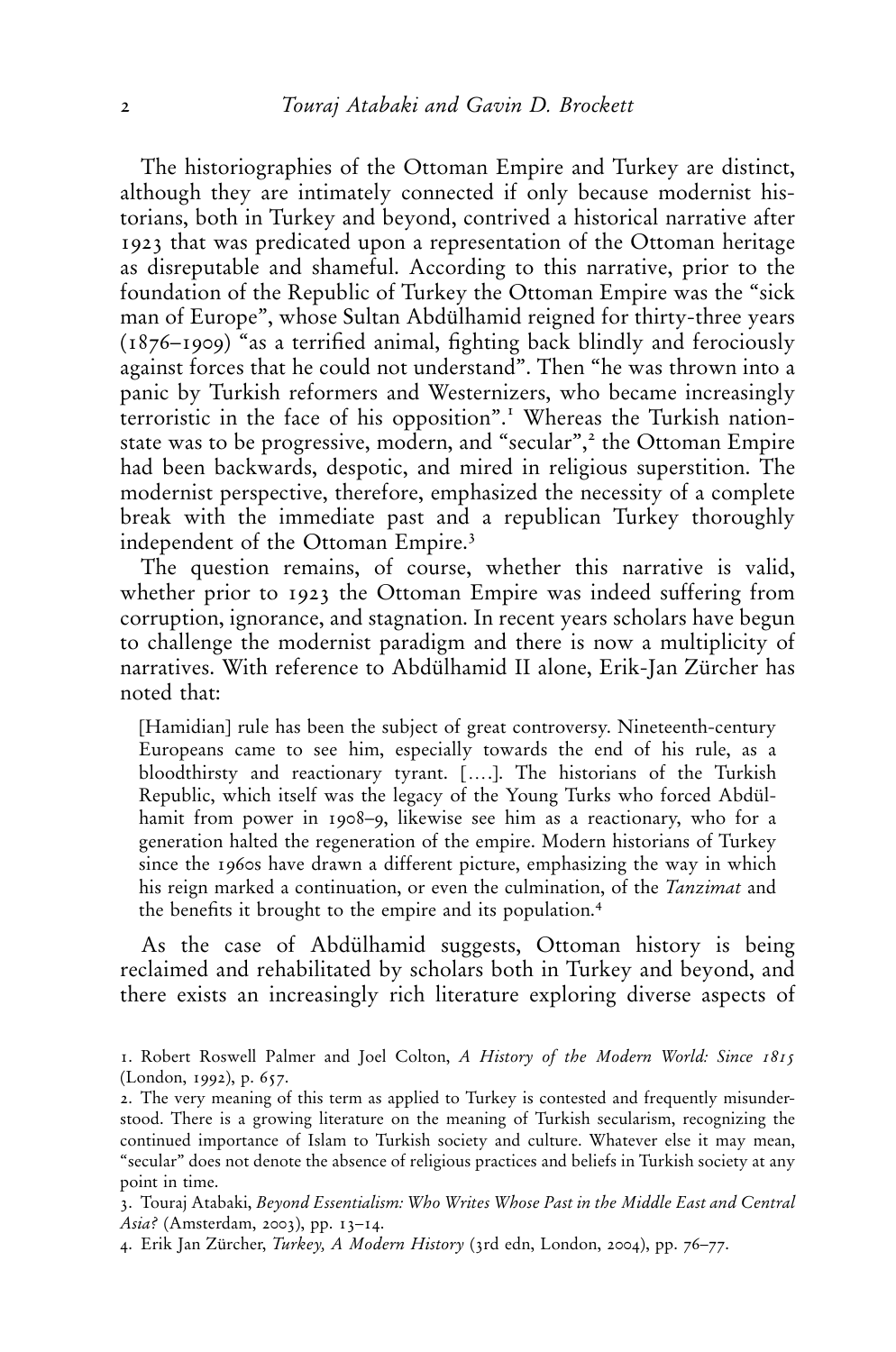#### Introduction 3

Ottoman society, culture, economy, and politics. The same, however, is less true of republican Turkish history, which only more recently has begun to break with the extremely resilient nationalist-modernist narrative: only now is the focus shifting away from the person and ideas of Turkey's founding president, Mustafa Kemal Atatürk (1881–1938), towards a broader exploration of Turkey's past. This includes the emergence of a new social history of Turkey, one that explores the experiences of the people who actually lived through and underwrote the end of the empire and the establishment of a new nation-state.<sup>5</sup>

The present Supplement to the International Review of Social History continues in this vein, examining the social history of both the Ottoman as well as the republican period by studying its labour history. The focus is specifically upon the history of labour in that part of the Ottoman Empire – Anatolia and eastern Thrace – that would later be incorporated into the new Republic of Turkey, and the history of labour in Turkey itself. It represents the work of a growing number of young scholars who, in recent years, have responded to Donald Quataert's efforts to draw attention to the importance of labour history, and who have taken seriously his admonition to engage in further research along these lines if only to ''break down the artificial barriers that nation-state historiographies are helping to maintain''.6 Quataert made this case very clearly in his Introduction to the edited volume, Workers and the Working Class in the Ottoman Empire and the Turkish Republic, 1839–1950, published in 1995 in conjunction with the International Institute of Social History.

In this Supplement, we bring together Ottoman and republican Turkish historiographies, demonstrating that in many ways the social histories of the Ottoman Empire and Turkey intersect in the history of labour. Historians may debate the relationship of Turkey to the Ottoman Empire, but an examination of labour history offers scholars the opportunity to identify those aspects of the historical experience that are distinct to the two polities, as well as those that transcended the end of empire and the emergence of the Turkish nation-state.

Labour history has long been the preserve of scholars in "the West", typically viewed from the perspective of the north Atlantic region, but in recent years this has begun to change. A previous Supplement to the International Review of Social History examined aspects of South Asian

<sup>5.</sup> For early literature that contributed to this shift see Sibel Bozdoğan and Reșat Kasaba (eds), Rethinking Modernity and National Identity in Turkey (Seattle, WA, 1997), and Gavin D. Brockett, "Collective Action and the Turkish Revolution: Towards a Framework for the Social History of the Atatürk Era (1923–1938)", Middle Eastern Studies, 34:4 (1998), pp. 44–66.

<sup>6.</sup> Donald Quataert, "Introduction", in Donald Quataert and Erik Jan Zürcher (eds), Workers and the Working Class in the Ottoman Empire and the Turkish Republic, 1839–1950 (London, 1995), p. 17.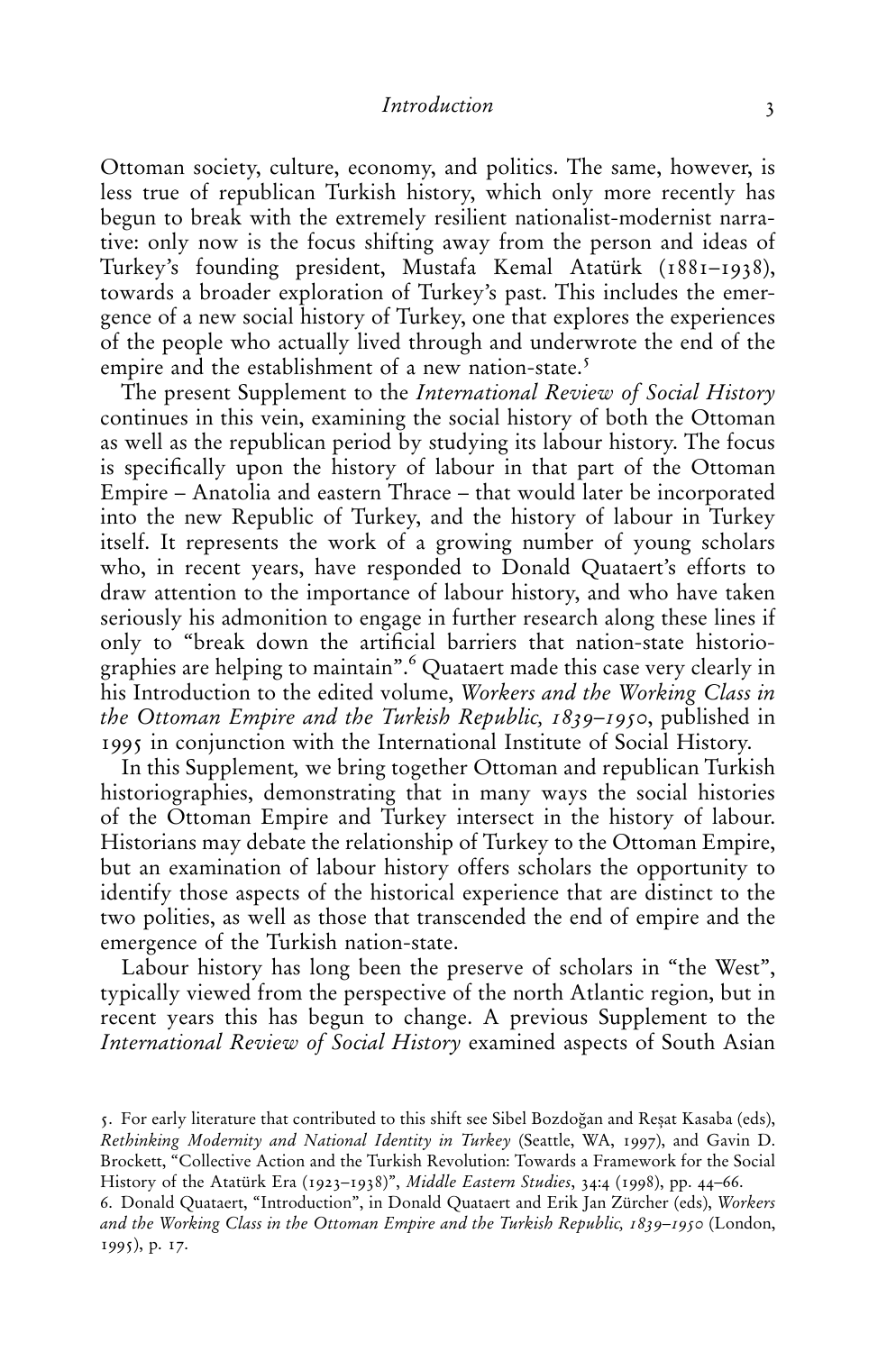labour history, $7$  and this signalled recognition that not only is the history of labour in non-Western countries worthy of study, but that scholars in those countries themselves have an important contribution to make to the larger field. What recently has been referred to as the "global labour history<sup>38</sup> is itself a step beyond what were essentially the Eurocentric "old" and "new" labour histories that scholars have engaged in over the past one-and-a-half centuries. Up to this point, however, the new global labour history has focused primarily on Asia, Africa, and Latin America.

The relative absence so far of the Middle East in this scholarly discourse has been noteworthy: it figures rarely in the literature related to global labour history. That said, however, research on Middle East labour history has been ongoing for some time now, but more often than not it has only drawn the attention of those working in the field of Middle East studies.<sup>9</sup> Among seminal works are those dealing with both Palestine and Egypt.<sup>10</sup> On a number of occasions, the work of diverse scholars has been published in collected volumes,<sup>11</sup> while articles addressing specific topics have appeared in a variety of journals, including the International Journal of Middle East Studies<sup>12</sup> and Middle Eastern Studies.<sup>13</sup> It is only recently

7. See the Supplement to the International Review of Social History, 51 (2006): Rana P. Behal and Marcel van der Linden (eds), Coolies, Capital, and Colonialism: Studies in Indian Labour History.

8. Marcel van der Linden, "Labour History: The Old, The New and the Global", African Studies, 66:2-3 (2007), pp. 169-180.

9. A valuable recent summary of the state of the field is Joel Beinin, Workers and Peasants in the Modern Middle East (Cambridge, 2001).

10. Zachary Lockman, Comrades and Enemies: Arab and Jewish Workers in Palestine, 1906–1948 (Berkeley, CA, 1996); Joel Beinin and Zachary Lockman, Workers on the Nile: Nationalism, Communism, Islam and the Egyptian Working Class, 1882–1954 (Princeton, NJ, 1987).

11. Çağlar Keyder and Faruk Tabak (eds), Landholding and Commercial Agriculture in the Middle East (Albany, NY, 1991); Donald Quataert (ed.), Workers, Peasants and Economic Change in the Ottoman Empire, 1730–1914 (Istanbul, 1993); Zachary Lockman (ed.), Workers and Working Classes in the Middle East: Struggles, Histories, Historiographies (Albany, NY, 1994); Ellis Jay Goldberg (ed.), The Social History of Labor in the Middle East (Boulder, CO, 1996).

12. Recent articles include Joel Beinin, ''Labor, Capital, and the State in Nasserist Egypt, 1952–1961'', International Journal of Middle East Studies, 21 (1989), pp. 71–90; Sohrab Behdad and Farhad Nomani, ''Workers, Peasants, and Peddlers: A Study of Labor Stratification in the Post-Revolutionary Iran", International Journal of Middle East Studies, 34 (2002), pp. 667–690; Kamran Asdar Ali, ''The Strength of the Street Meets the Strength of the State: The 1972 Labor Struggle in Karachi", International Journal of Middle East Studies, 37 (2005), pp. 83-107; Martin Latreille, ''Honor, the Gender Division of Labor, and the Status of Women in Rural Tunisia – A Social Organizational Reading'', International Journal of Middle East Studies, 40 (2008), pp. 599–621.

13. For instance, articles on labour in the Ottoman Empire and Turkey include Theo Nichols and Erol Kahveci, ''The Condition of Mine Labour in Turkey: Injuries to Miners in Zonguldak, 1942–90'', Middle Eastern Studies, 31:2 (1995), pp. 197–228. Christopher Clay, ''Labour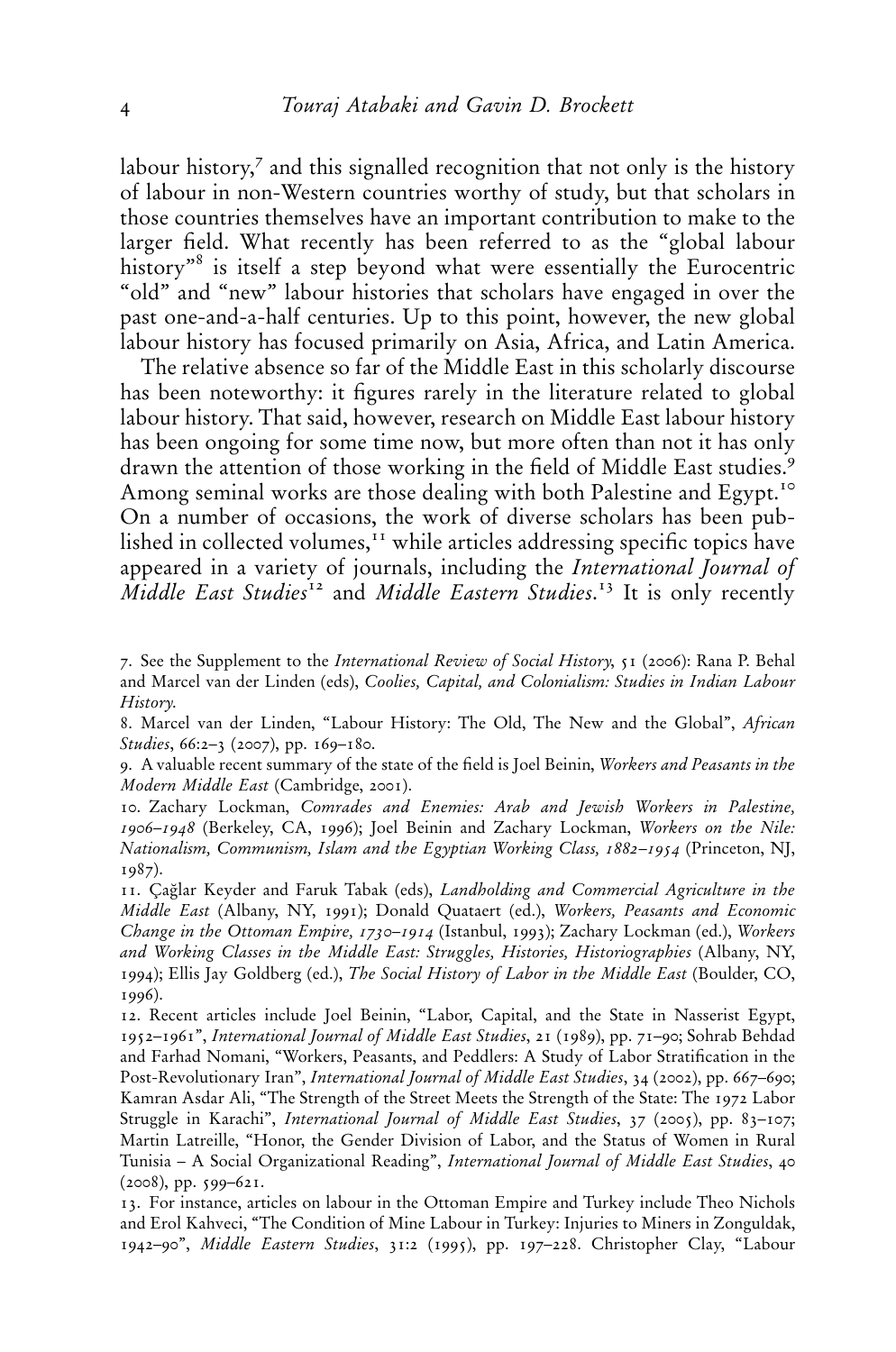that the occasional article on labour in the Middle East has begun to appear in general journals of labour history. Both the International Review of Social History and International Labor and Working-Class History have promoted the study of non-Western labour history, and on occasion this has included the Middle East.<sup>14</sup>

Among historians of the Middle East, Quataert has been largely responsible for establishing Ottoman labour history as a viable field of research. To be sure, various scholars have published studies that examine aspects of working life in the premodern Ottoman Empire,<sup>15</sup> but it is Quataert's numerous monographs and articles that have focused attention on the experiences of workers at the end of empire, and on late Ottoman social history as a whole.<sup>16</sup> A critical step in this direction was the publication

14. Yair Seltenreich, ''Jewish or Arab Hired Workers? Inner Tensions in a Jewish Settlement in Pre-state Israel", *International Review of Social History*, 49 (2004), pp. 225–247. See also the articles devoted to the special theme, ''Twentieth Century Iran: History from Below'' in part 3, volume 48 of the *International Review of Social History* (December 2003), edited by Touraj Atabaki and Marcel van der Linden; Behrooz Moazami, ''The Striking Cabbies of Cairo and other Stories: Crafts and Guilds in Egypt, 1863–1914'' (book review), in International Labor and Working-Class History, 69 (2006), pp. 213–215; Asef Bayat, "Workless Revolutionaries: The Unemployed Movement in Revolutionary Iran'', International Review of Social History, 42 (1997), pp. 159–185; David De Vries, ''Productive Clerks: White-Collar Productivism and State-Building in Palestine's Jewish Community, 1920–1950'', International Review of Social History, 42 (1997), pp. 187–218; Onur Yildirim, ''Ottoman Guilds as a Setting for Ethno-Religious Conflict: The Case of the Silk-Thread Spinners' Guild in Istanbul'', International Review of Social History, 47 (2002), pp. 407–419.

15. See for instance Minna Rozen, "The Corvée of Operating the Mines in Siderokapısı and its Effects on the Jewish Community of Thessaloniki in the 16th Century", Balkan Studies, 34 (1993), pp. 29–47; Onur Yıldırim, ''Transformation of the Craft Guilds in Istanbul during the Seventeenth and Eighteenth Centuries (1650-1826)", Revue des Etudes Sud-Est Européennes,  $37-38$  (1999–2000), pp. 91–109; *idem*, "Ottoman Guilds as a Setting for Ethno-Religious Conflict", pp. 407-419; Sevket Pamuk, "Urban Real Wages around the Eastern Mediterranean in Comparative Perspective, 1100-2000", Research in Economic History, 23 (2005), pp. 209-228; Suraiya Faroqhi, ''Water, Work and Money-Grabbing: Mobilizing Funds and Rural Labour in the Bursa Region around 1600", Archivum Ottomanicum, 23 (2005–2006), pp. 143–154. The work of Suraiya Faroqhi, whose publications are too numerous to list here, has been particularly important in opening up the social history of the Ottoman Empire. For further discussion on this see Donald Quataert, ''Labor History and the Ottoman Empire, c. 1700–1922'', International Labor and Working-Class History, 60 (2001), pp. 93–109.

16. Among these see Donald Quataert, Social Disintegration and Popular Resistance in the Ottoman Empire, 1881–1908: Reactions to European Economic Penetration (New York, 1983); idem, Ottoman Manufacturing in the Age of the Industrial Revolution (Cambridge, 1993); Manufacturing in the Ottoman Empire and Turkey, 1500–1950 (Albany, NY, 1994); idem,

Migration and Economic Conditions in Nineteenth-Century Anatolia'', Middle Eastern Studies, 34:4 (1998), pp. 1–32; Burhanettin Duran and Engin Yıldırım, "Islamism, Trade Unionism and Civil Society: The Case of Hak-Iş Labour Confederation in Turkey", Middle Eastern Studies, 41:2 (2005), pp. 227–247; N. Sugur and S. Sugur, ''Gender and Work in Turkey: Case Study on Women Workers in the Textile Industry in Bursa", Middle Eastern Studies, 41:2 (2005), pp. 269–279.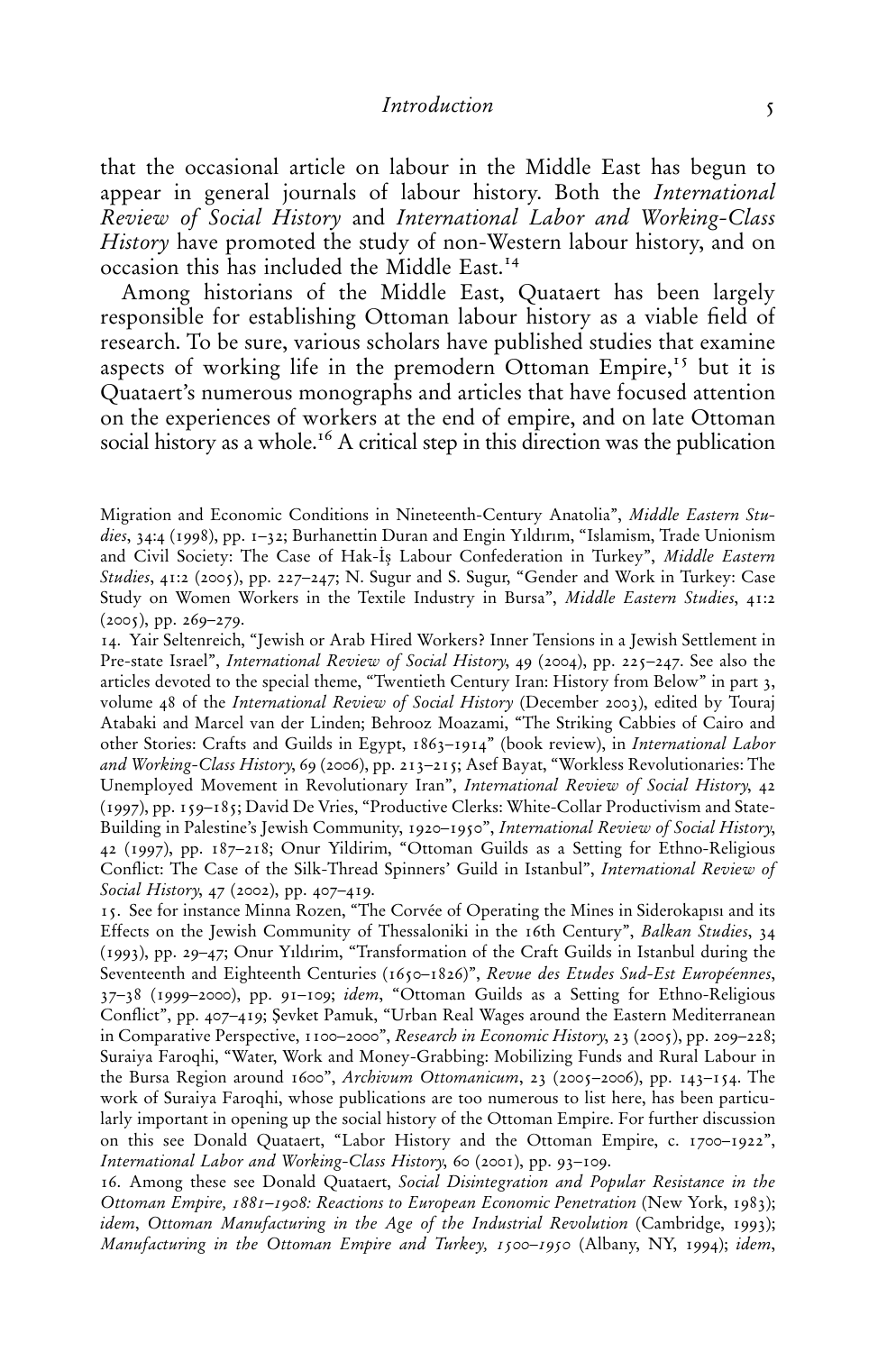of a series of articles devoted to Ottoman labour history and introduced by Donald Quataert in International Labor and Working-Class History  $\text{in } 2001$ <sup>17</sup>

As Quataert acknowledged in 1995, historians of Ottoman and Turkish labour have struggled to break with a number of established traditions in the larger field of labour history. Here it is helpful to recognize these so as to understand the contribution that the essays in the present Supplement make to the new global labour history. First and foremost, this volume marks a determined effort to eschew the long-standing dominance of the modernization paradigm. Labour history has long been dominated by a structural-functionalist theory of modernity that, until recently, was also a foundational element of the historiography of the Ottoman Empire and Turkey. This approach assumes that the onset of modernity inevitably led to urbanization, industrialization, and secularization, as well as to the emergence of a proletariat. For all that it challenges in terms of the traditional historical narrative of Western history, its application to non-Western histories nonetheless, rather ironically, uncritically subscribes to a Eurocentric historicism.<sup>18</sup> In the case of the Ottoman Empire and Turkey, the prevailing assumption was that modernization was inspired solely by Ottoman and/or Turkish contact with "the West", and that a Westernized elite then imposed "reform" and "change" on a backwards people in desperate need of enlightenment.<sup>19</sup>

The influence of the modernization paradigm on labour history is such that all too often emphasis has been on the evolution of workers into organized groups capable of engaging in strikes and acting out a conscious political identity as the natural progression of history. A second tradition among labour historians, therefore, has been to focus exclusively on the emergence of working-class consciousness to the exclusion of all else.

<sup>&#</sup>x27;'Ottoman Women, Households and Textile Manufacturing, 1800–1914'', in Nikki Keddie and Beth Baron (eds), Women in Middle Eastern History (New Haven, CT, 1991), pp. 161–176; and Halil Inalcik and Donald Quataert (eds), An Economic and Social History of the Ottoman Empire, 1300–1914 (Cambridge, 1994).

<sup>17.</sup> The following articles appeared in issue 60 (2001) of International Labor and Working-Class History: Donald Quataert, "Labor History and the Ottoman Empire, c. 1700-1922"; idem and Yüksel Duman, "A Coal Miner's Life during the Late Ottoman Empire"; Fariba Zarinebaf-Shahr, ''The Role of Women in the Urban Economy of Istanbul, 1700–1850''; Cengiz Kırlı, ''A Profile of the Labor Force in Early Nineteenth-Century Istanbul''; and John Chalcraft, ''The Coal Heavers of Port Sa'id: State-Making and Worker Protest, 1869–1914''.

<sup>18.</sup> Max Weber, Die protestantische Ethik und der Geist des Kapitalismus (Munich, 2006), or, more recently, David Harrison, The Sociology of Modernization and Development (London, 1988).

<sup>19.</sup> Prominent studies influenced by this perspective include Niyazi Berkes, The Development of Secularism in Turkey (London, 1999), and Bernard Lewis, The Emergence of Modern Turkey (2nd edn, Oxford, 1968).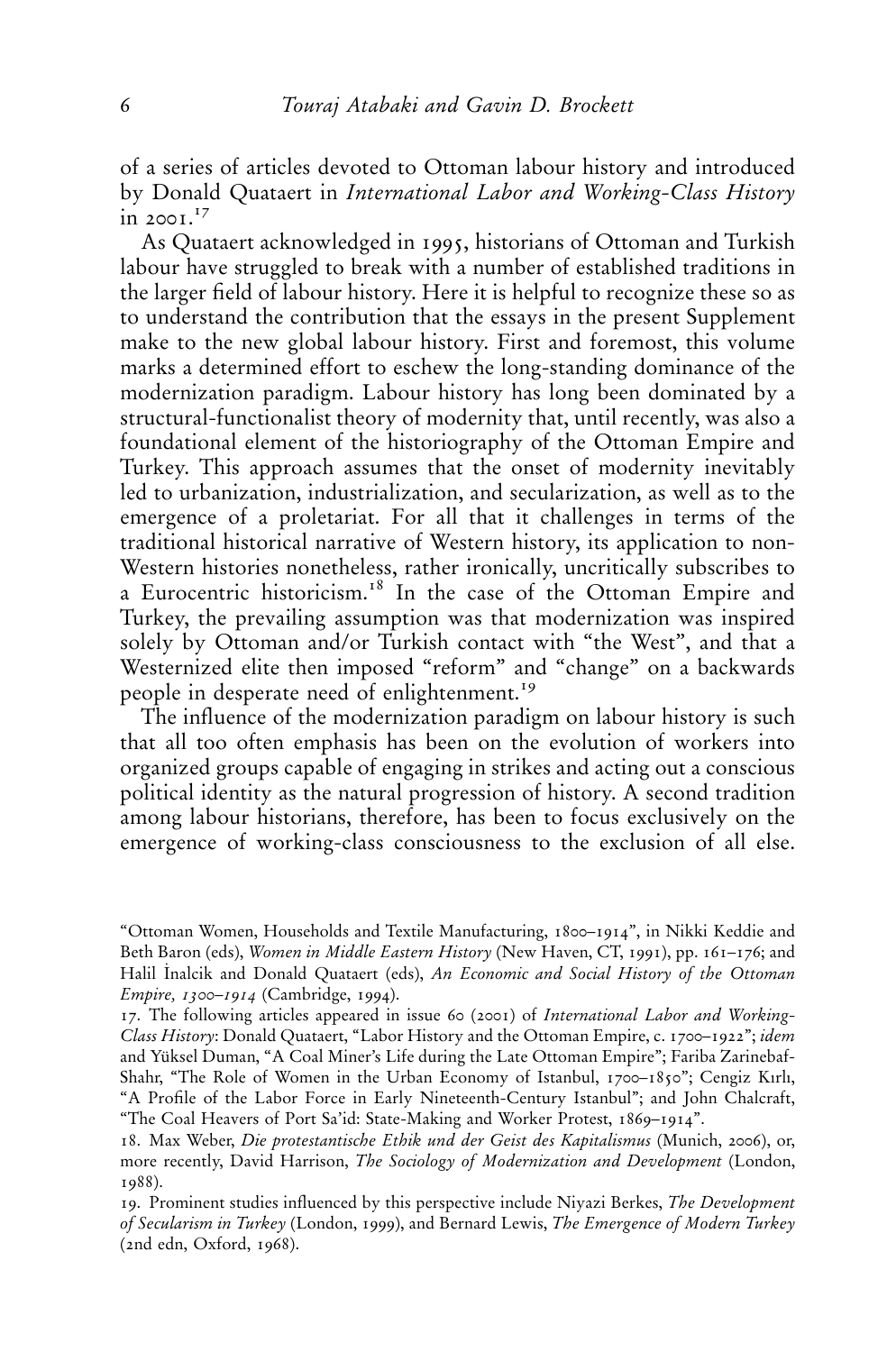In the case of Turkey, there is evidence of a long-standing preoccupation with this question as well as an assumption, on the part of some, that it was the state that generated this identity among workers rather than that they themselves were responsible agents capable of developing their own autonomous identity.

There is a legitimate question as to how unskilled labourers gained a common identity, in the process becoming ''workers'' with a political purpose – or, to use the Turkish terms, how amele (unskilled individual toilers) became *isei* (the labouring collective masses).<sup>20</sup> From the point of view of the state, such a collective identity constituted a threat to efforts to inculcate popular loyalty to the new nation-state. This tension was particularly evident at the Izmir Economic Conference of 1923, where Mustafa Kemal sought to coopt workers for the formation of the nationstate and to deny the existence of a common working-class consciousness. Although Feroz Ahmad asserts that this consciousness existed apart from the state, he nonetheless accepts that Mustafa Kemal largely succeeded in this effort by monopolizing ideology in the one-party state.<sup>21</sup> True to a degree, such a conclusion nevertheless reifies the long-standing and rather uncritical acceptance of the power of the Kemalist state that, in turn, justifies the failure of scholars to examine the subject any further – even though there is evidence of considerable dissent below the surface.<sup>22</sup> Yet, the role of the state continues to loom large in the historiography of Turkey, and in a recent study Ahmet Makal examines the consolidation of class identity as a result of state legislation. In his study there is no reference to workers as autonomous agents, their other identities, or their changing ways of life. $23$ 

If scholars have proven themselves susceptible to accepting the role of the state in defining and limiting a working-class consciousness in Turkey, then there has also been a tendency to focus primarily on the role of labour unions and on activism in the form of public strikes as a demonstration of that consciousness.<sup>24</sup> This third characteristic follows very

<sup>20.</sup> See Feroz Ahmad, ''The Development of Working-Class Consciousness in Turkey'', in Lockman, Workers and Working Classes in the Middle East, pp. 133–164.

<sup>21.</sup> Ibid.

<sup>22.</sup> For hints of leftist and labour efforts to counter state dominance see Mete Tuncay, Türkiyede Sol Akımlar Ii (1925–1936) (Istanbul, 1992); Özgür Gökmen, "The State of Labour in Turkey, 1919–1938", Mitteilungsblatt des Instituts für soziale Bewegungen, 33 (2004), pp. 123-136; Cem Emrence, 99 Günlük Muhalefet: Serbest Cumhuriyet Fırkası (Istanbul, 2006).

<sup>23.</sup> Ahmet Makal, Ameleden iscive: Erken Cumhuriyet Dönemi Emek Tarihi calısmaları (Istanbul, 2007).

<sup>24.</sup> See the following essays in Quataert and Zürcher, Workers and the Working Class in the Ottoman Empire and the Turkish Republic: Yavuz Selim Karakışla, "The Emergence of the Ottoman Industrial Working Class, 1839–1923''; Erdal Yavuz, ''The State of the Industrial Workforce, 1923-40"; and Mehmet Şehmus Güzel, "Capital and Labor during World War II".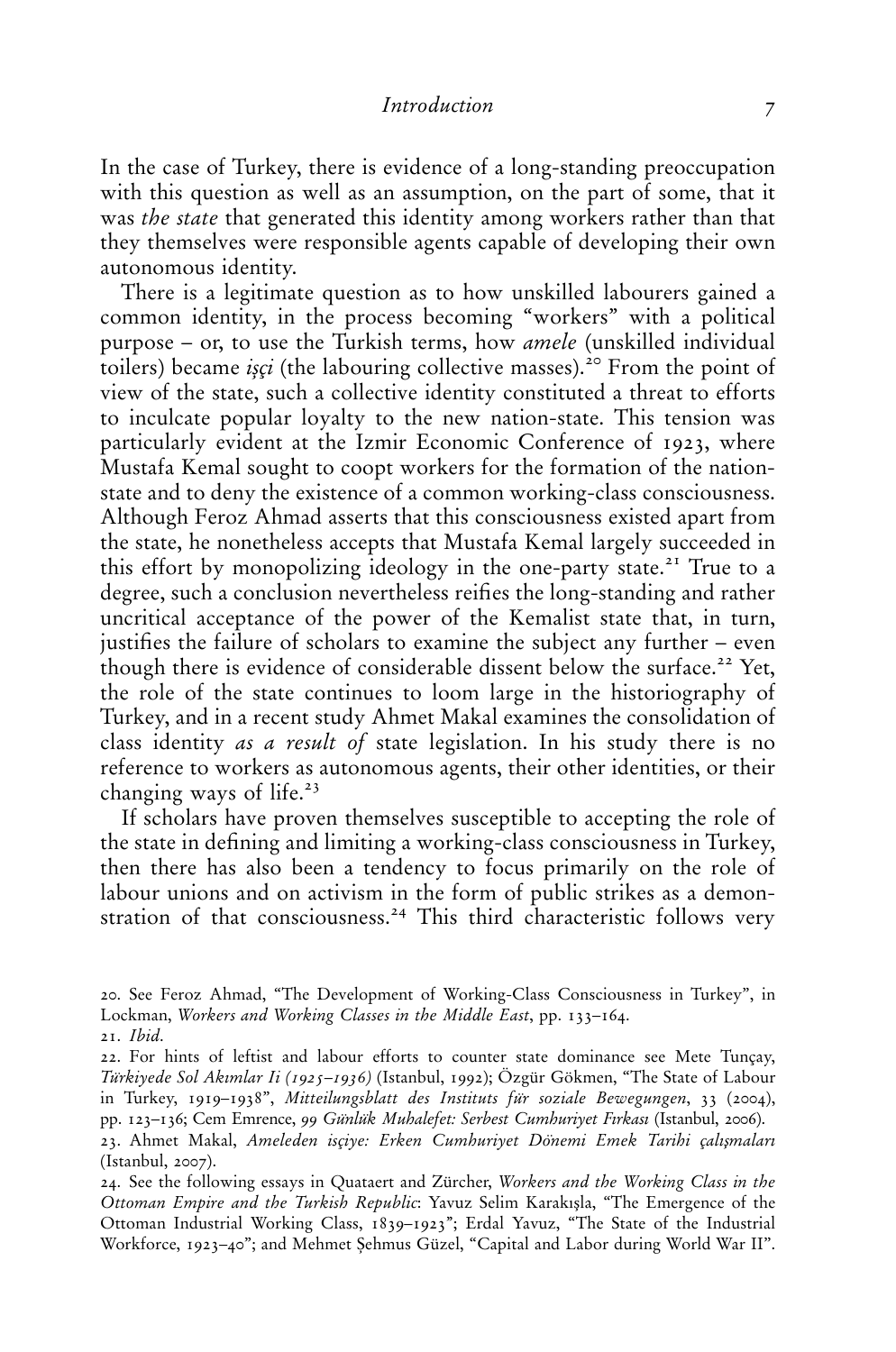much the agenda of what scholars refer to as the old labour history,<sup>25</sup> with its emphasis upon the institutional aspects of labour and on labour militancy in its relations with the state. The early history of labour in Turkey is no exception, for here labour activism has been studied largely to the exclusion of what might be called the "life of the working class".<sup>26</sup>

It is important, therefore, to move beyond this paradigm and to adopt aspects of the new labour history. As an alternative to the institutional preoccupations of the old school, according to this new approach labour history must expand to include issues such as gender and sexuality, ethnicity and/or race, age, the structure of households, as well as informal social and political relationships.<sup>27</sup> This is almost certainly a reaction to the need for theoretical integration that can explain not only the dynamics of class relations but also highlight historical discrepancies within class identities themselves. Significantly, proponents of the new labour history have been scholars of both Western and Asian labour history:<sup>28</sup> in the case of the latter, Ranajit Das Gupta has questioned the authority of the old labour history by refuting Marxist economic determinism in favour of a culturalist approach to narrating the place of labour in history.<sup>29</sup>

Ideology, of course, has played a prominent role in informing labour history, and a final observation concerns the tendency among historians to equate the history of labour with leftist ideology and movements. Here, Turkey is a case in point, for in the 1960s and 1970s a new generation of Turkish intellectuals themselves were heavily influenced by leftist ideas and extremely active in Turkey's tumultuous political debate of these years.<sup>30</sup> Thus, there has been the tendency to link the chronology of labour history with a chronology of leftist political parties.<sup>31</sup> No doubt

A more recent study is by Peride Kaleağası Blind, "A New Actor in Turkish Democratization: Labor Unions", Turkish Studies, 8 (2007), pp. 289-311.

<sup>25.</sup> For a detailed discussion of the old and the new labour history see Thomas A. Krueger, "American Labor Historiography, Old and New: A Review Essay", Journal of Social History, 4 (1971), pp. 277–285. See also David Brody, ''The Old Labor History and the New: In Search of an American Working Class'', Labor History, 20 (1979), pp. 111–126.

<sup>26.</sup> See for example Türkiye Isci Sinifi ve Mücadeleleri Tarihi (Ankara, 1976).

<sup>27.</sup> For calls to further scholarship along these lines, see Lex Heerma van Voss and Marcel van der Linden (eds), Class and Other Identities: Gender, Religion and Ethnicity in the Writing of European Labour History (New York, 2002); Marcel van der Linden, Workers of the World: Essay toward a Global Labor History (Leiden, 2008).

<sup>28.</sup> Ira Katznelson and Aristide R. Zolberg (eds), Working-Class Formation: Nineteenth-Century Patterns in Western Europe and the United States (Princeton, NJ, 1986), p. 14.

<sup>29.</sup> Ranajit Das Gupta, ''Indian Working Class: Some Recent Historiographical Issues'', Economic and Political Weekly, 31 (24 February 1996).

<sup>30.</sup> For an overview of these years, see Zürcher, Turkey, A Modern History, pp. 241–277.

<sup>31.</sup> See D. Shishmanov, Türkiye'de Işci ve Sosyalist Hareketi (Sofia, 1965). For a more recent study, see Sencer Ayata and Ayşe-Güneş Ayata, "The Center-Left Parties in Turkey", Turkish Studies, 8 (2007), pp. 211-232.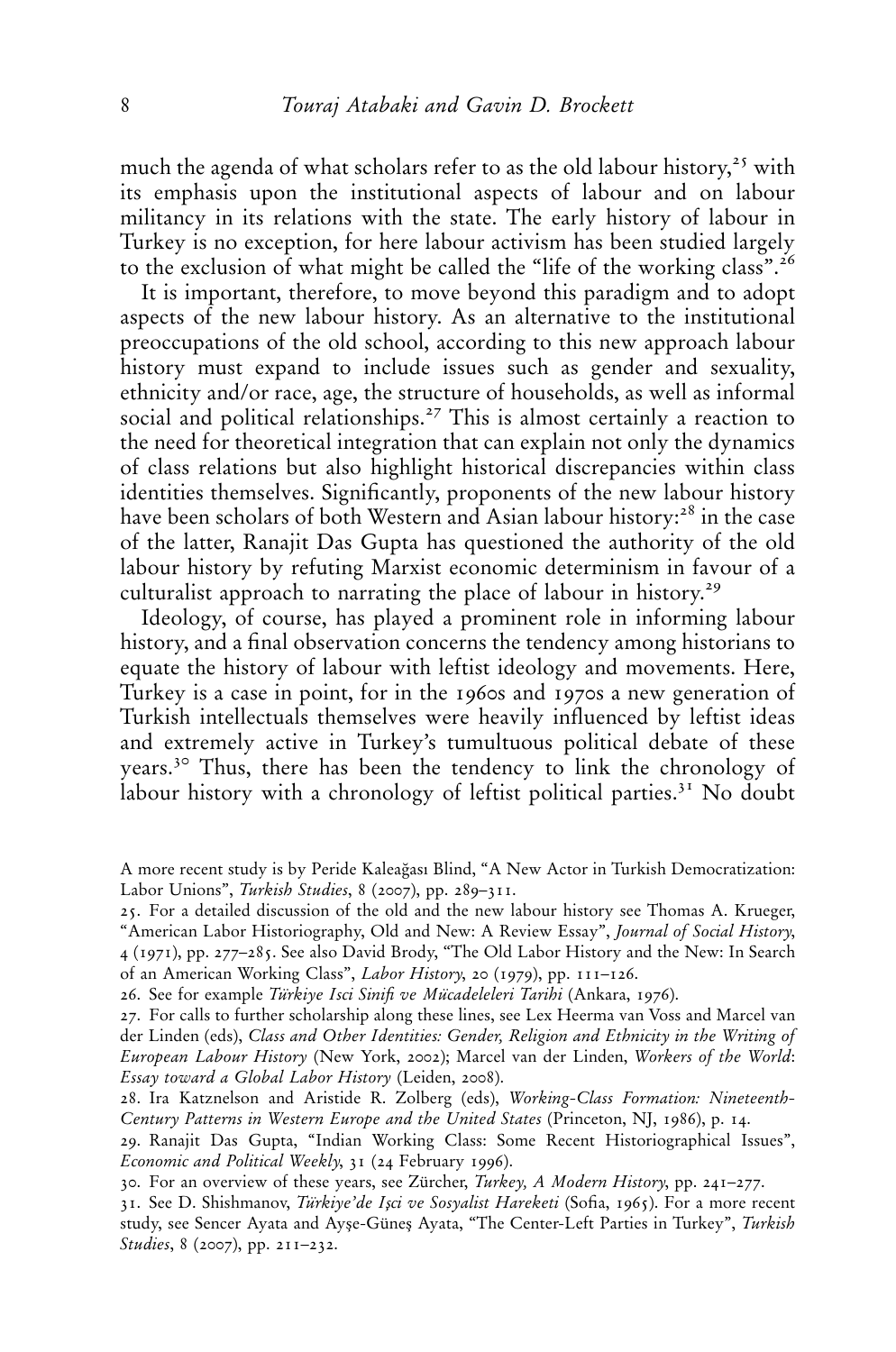certain aspects of Turkish labour history are tied to political debate and the emergence of various leftist parties, but this cannot be allowed to obscure those aspects of Turkish labour that were not ideologically or politically charged. This is but one of the challenges facing the new generations of historians who must examine the history of labour within the larger context of Turkish history.

The inclusion of the Ottoman Empire and Turkey within the purview of the new global labour history provides valuable impetus to recent efforts by historians to overcome the pervasive influence of the nationalist narrative that has dominated the historiography of Turkey. In the 1950s, while the hold of this narrative over the history of the Ottoman Empire began to dissolve, at the same time it became enshrined as the only acceptable way to view republican Turkish history – in both English- and Turkish-language scholarship.<sup>32</sup> Consequently, the historiography of the late Ottoman Empire is better developed precisely because scholars – especially those who are themselves Turks – found it more acceptable to examine aspects of the Ottoman past than to call into question the official narrative of Turkish history. One contribution these scholars made was to our understanding of the incorporation of the Ottoman Empire into the world economic system and hence the generation of conditions within which organized labour emerged in the late nineteenth century.<sup>33</sup>

Among the industrial enterprises that became identified with organized labour at precisely that time was coal mining – particularly mining carried out in the Zonguldak-Eregʻli coalfields on the north-west Black Sea coast. If there is one area of Ottoman/Turkish labour history that is well developed then it is this, for as early as 1974 Delwin Roy published an article on the Zonguldak strike of  $1965$ .<sup>34</sup> Since that time the Zonguldak-Eregʻli coalfields have become the focus of considerable scholarly attention, in part because of the serendipitous discovery of a wealth of documents that allowed Donald Quataert to write his landmark Miners and the State in the Ottoman Empire: The Zonguldak Coalfield, 1822–1920. In this work Quataert draws on his extensive familiarity with labour historiography as a whole to address many of the shortcomings of labour history referred to earlier in this Introduction.<sup>35</sup>

35. Donald Quataert, Miners and the State in the Ottoman Empire: The Zonguldak Coalfield, 1822–1920 (New York, 2006).

<sup>32.</sup> See Gavin D. Brockett, 'How Happy to Call Oneself a Turk': Provincial Newspapers and the Negotiation of a Muslim Identity in Modern Turkey (forthcoming).

<sup>33.</sup> See for example Resat Kasaba, The Ottoman Empire and the World Economy: The Nineteenth Century (Albany, NY, 1988); Çağlar Keyder, State and Class in Turkey: A Study in Capitalist Development (London, 1987). See too Salih Özbaran, Tarih Ve Öğretimi (Istanbul, 1992).

<sup>34.</sup> Delwin Roy, ''The Zonguldak Strike: A Case Study of Industrial Conflict in a Developing Society'', Middle Eastern Studies, 10:2 (1974), pp. 142–185. Two years later, Roy published a second article, "Labour and Trade Unionism in Turkey: The Ereğli Coalminers", Middle Eastern Studies, 12:3 (1976), pp. 125–172.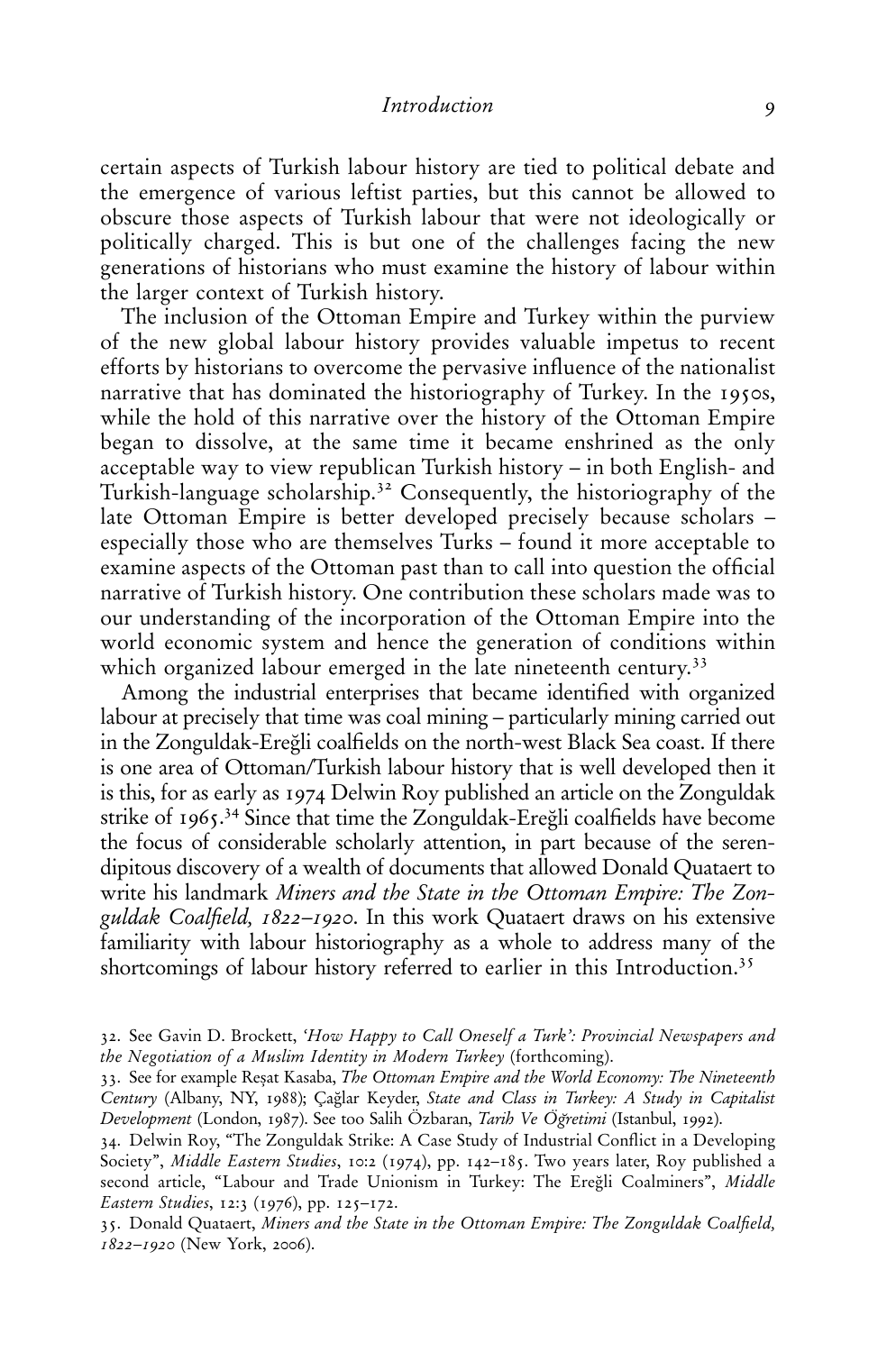Interestingly, it is a publication that appeared in Zonguldak in 1934 that illustrates clearly just how important the study of labour history can be to the overall study of Turkish history in light of the prevailing nationalisthistorical narrative. On the eleventh anniversary of the Republic of Turkey (29 October 1934) the Zonguldak newspaper issued a special sixteen-page edition that trumpeted the benefits of life in republican Turkey as compared with that in the Ottoman Empire.<sup>36</sup> The cover page presented a picture of Mustafa Kemal superimposed on images from Zonguldak's coal and shipping industries, while subsequent articles traced the national and local impact of Kemalist efforts to transform village life, education, the economy, public works, as well as the place of youth and women in society.<sup>37</sup>

The layout of this edition was particularly suggestive, for on the lefthand side was a description of one of these subjects in terms of ''The former Turkey/Ottoman Empire'' with the subheading ''we received it in this form'', while on the right-hand page the same subject was examined in terms of "New Turkey" with the subheading "we transformed it in this way''. Throughout, the emphasis was upon the corrupt nature of Ottoman politics and society as well as the crushing weight of European imperial designs as these affected all aspects of life, and the dramatic transformation inspired by Mustafa Kemal resulting in national freedom and growth. Turks were not permitted the luxury of romanticizing their Ottoman past but rather were told unequivocally that it was worthy of shame and rejection; Turkish identity, therefore, had to be rooted in the present and the future, wrought by Mustafa Kemal, and the source of immeasurable pride.

This was the perspective that infused the nationalist narrative that, in turn, has defined Turkish historiography for so long. It was consistently echoed in numerous government publications from the period,<sup>38</sup> and these in turn served as the foundation for both an ideologically driven history that continues to be published in Turkey today,<sup>39</sup> as well as for important studies that came to define the English-language historiography of Turkey for subsequent decades.<sup>40</sup> This historiographical tradition depends heavily on a

36. Zonguldak, 29 Ortagüz (Ilkteşrin) 1934.

<sup>37.</sup> The subjects covered were: "Eski Türkiye Osmanlı Imperatorluğu; Yeni Türkiye"; "Eski Koy, Yeni Koy"; "Ümmet Maarifi, Millet Maarifi"; "Müstemleke Iktisadiyatı, Mustakbil Millet Iktisadiyatı"; "Nafia Işleri"; and "Cemiyet, Gençlik, Kadın".

<sup>38.</sup> See for instance Enver Ziya Karal, Türkiye Cumhuriyeti Tarihi (1918-1944) (Istanbul, 1945); idem, Osmanlı Imparatorluğundan...Türkiye Cumhuriyetine. Nasıldi? Nasıl Oldu? 10 (Istanbul, 1933).

<sup>39.</sup> See Türkiye Cumhuriyeti Tarihi (Ankara, 2005); Genelkurmay Başkanlığı, Atatürkçülük (Istanbul, 2001).

<sup>40.</sup> Lewis, The Emergence of Modern Turkey; G.L. Lewis, Turkey (London, 1955); Lord Kinross, Atatürk: A Biography of Mustafa Kemal, Father of Modern Turkey (New York, 1964).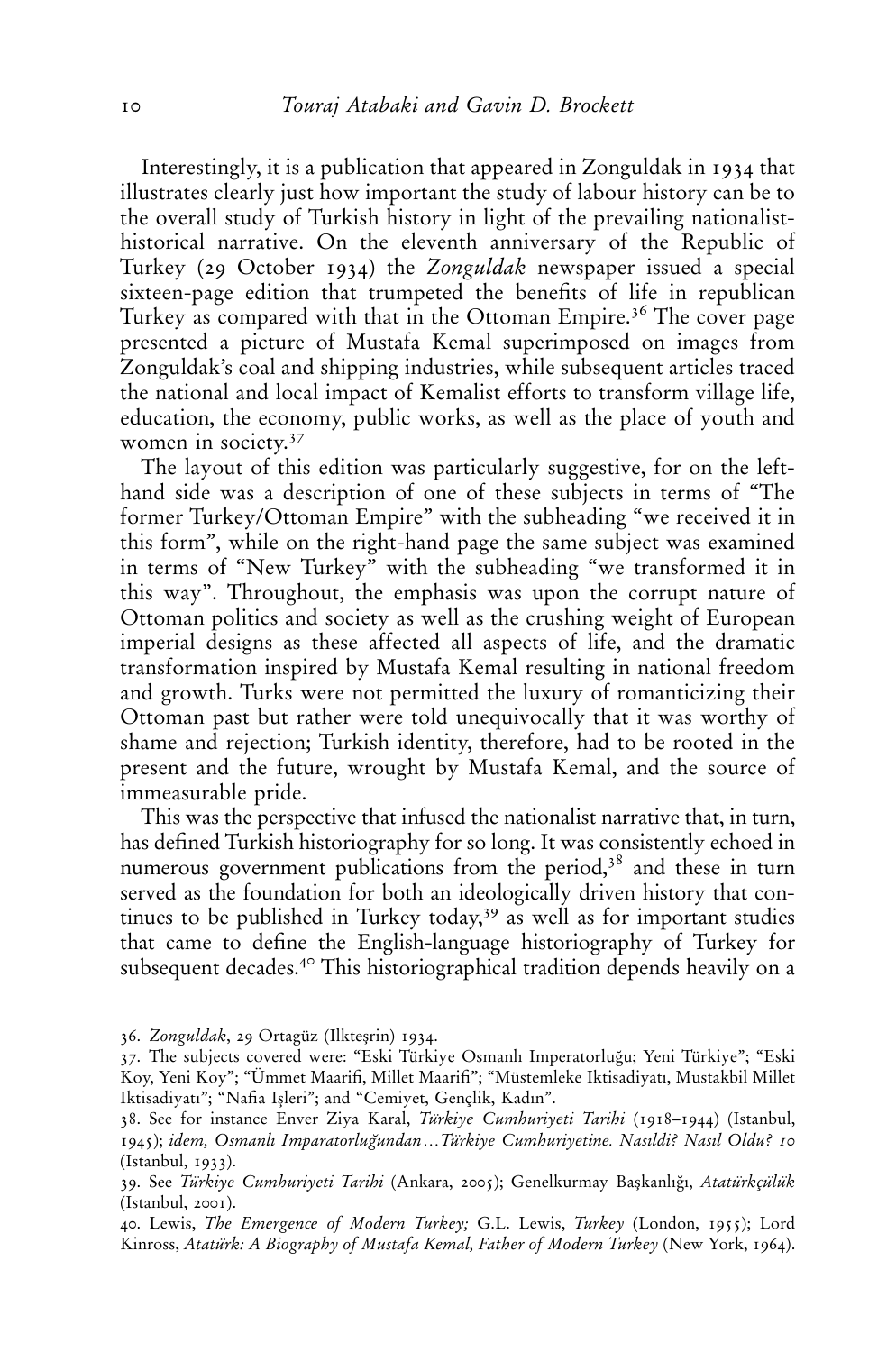litany of legislation that reveals what the state elite wanted to happen and how they hoped to transform Turkish society, but it does not actually tell us what changes occurred or how Turks actually experienced the changes that accompanied the transition from empire to nation-state. It is precisely this, however, that the study of Ottoman and Turkish labour history can do very effectively, and the articles in the present Supplement are a contribution in that vein.

The articles in this Supplement span a period beginning in the nineteenth century and ending with the early 1950s, when the initiation of multi-party politics made possible the active organization of workers. All but one concentrate on people actually living and working in the Ottoman Empire and Turkey. The exception is Isil Acehan's essay, which reminds us that an important aspect of the new global labour history is the recognition that it cannot – indeed must not – be contained within the artificial boundaries of the modern nation-state. Labour is, by definition, transnational:<sup>41</sup> today, the presence of millions of Turkish workers in Europe is a reality that cannot be ignored. By comparison, almost unknown is the fact that in the late nineteenth century Ottoman subjects – Turks, Kurds, and Armenians – emigrated to the eastern United States, where they made an important contribution to industrial production.

Isil Acehan's essay draws attention to this. In her case, "Ottoman labour history'' concentrates not on the Middle East or lands under Ottoman control but across the Atlantic on immigrant workers in the state of Massachusetts. This movement originated with Armenians, but then grew to include Muslim subjects as well. Here the role of American missionaries in facilitating emigration was essential. Once in the United States, immigrant Ottoman workers integrated into the leather tanning industry in which there was growing demand for workers willing to undertake the most difficult and unpleasant tasks related to production. These workers exhibited close ties: either because they were members of broader families, or because they came from the same towns and villages in the Ottoman Empire. Interestingly, just as the coffee house played an important social function in Ottoman lands, so too in Massachusetts the coffee house provided an important place for sharing in the experience and surviving the dislocation of immigration. One consequence of this close interaction, however, was also the ready spread of disease.

Ottoman labourers in the United States represented various ethnic and religious backgrounds, and here there is a need for further research to be done on identity and labour in Massachusetts, although Acehan cautions against assuming that conflict was either inevitable or unique to the

<sup>41.</sup> Michael P. Hanagan, "An Agenda for Transnational Labor History", International Review of Social History, 49 (2004), pp. 455–474.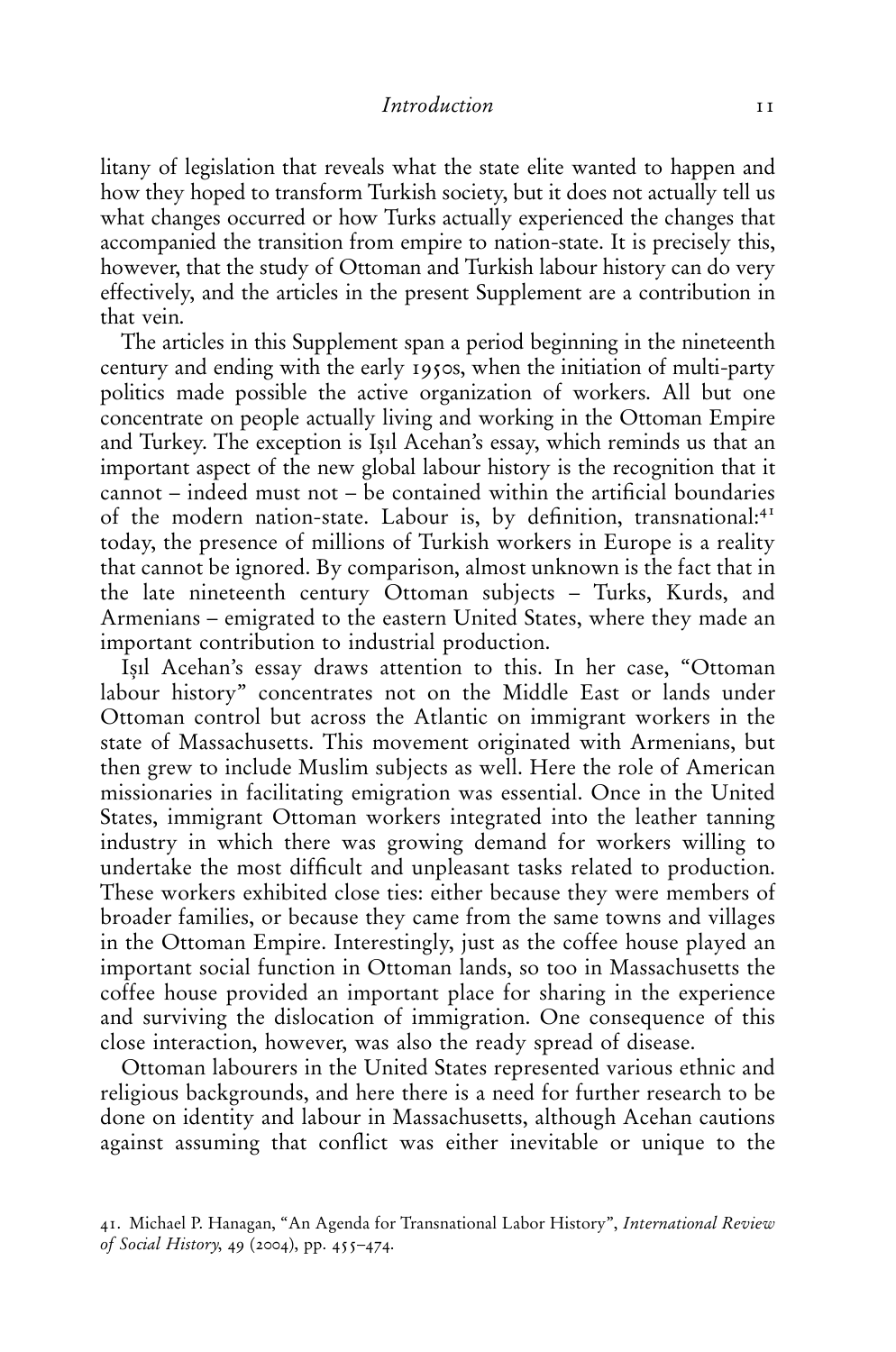various groups. At the same time, we see that Turks were active in labour unions and strikes even if these were not particularly effective. Acehan demonstrates, however, that a commitment to labour activism superseded what otherwise might have been tensions between Greek and Turkish workers. That said, Ottoman entry into World War I appears to have accentuated the identity of Turkish workers as separate "enemy alien workers''. In fact, many of these proved to be temporary migrants, for the 1920s saw a decline in the number of Turkish workers as many returned home to the new Republic of Turkey.

Two articles specifically address aspects of industrial labour in the late Ottoman Empire itself. Gülhan Balsoy takes an innovative approach to exploring the relationship between gender and labour in the Cibali tobacco factory located on the Golden Horn in Istanbul. Employing a set of photographs taken in the nineteenth century, Balsoy not only makes women a visible element in the industrial labour force of the period but considers what these pictures reveal about the division of labour in various stages of industrial production. In the case of the Cibali factory, Balsoy concludes that there was indeed an ethnic division of labour. She interprets photographs to conclude that female workers in the Cibali factory represented non-Muslim minority communities rather than the majority Muslim population. Moreover, Balsoy concludes that there were indeed divisions of labour that reflected assumptions about gender roles in society as a whole: pictures suggest that men typically worked with machines while women did not; similarly, men appear to have been assigned more specialized work and women unskilled tasks. Yet Balsoy implicitly questions this very distinction by emphasizing that the actual tasks women carried out required care and precision, and thus cannot simply be dismissed as "unskilled".

Although photographs reveal much about the processes of industrial production, Balsoy cautions against taking such visual sources at face value, for often they present an ideal image of factory life, whereas archival documents suggest a far more difficult and hazardous existence for workers. Indeed the latter were witness to the contested nature of labour, as workers pushed to be granted improved working and living conditions. Photographs as well as textual documents reveal that women were active participants in protests and strikes, even if their efforts at activism were ultimately suppressed by the employer and/or the state.

In his study of the Imperial Fez Factory in late Ottoman Istanbul, Erdem Kabadayı explicitly tackles the question of late Ottoman ethnic identities and the degree to which these played a part in industrial production. The question of an ethnic division of labour has long concerned historians of the Ottoman Empire, for both Orientalist and nationalisthistorical narratives of the "decline" of the Ottoman Empire emphasized a division between non-Muslim minorities allegedly more involved in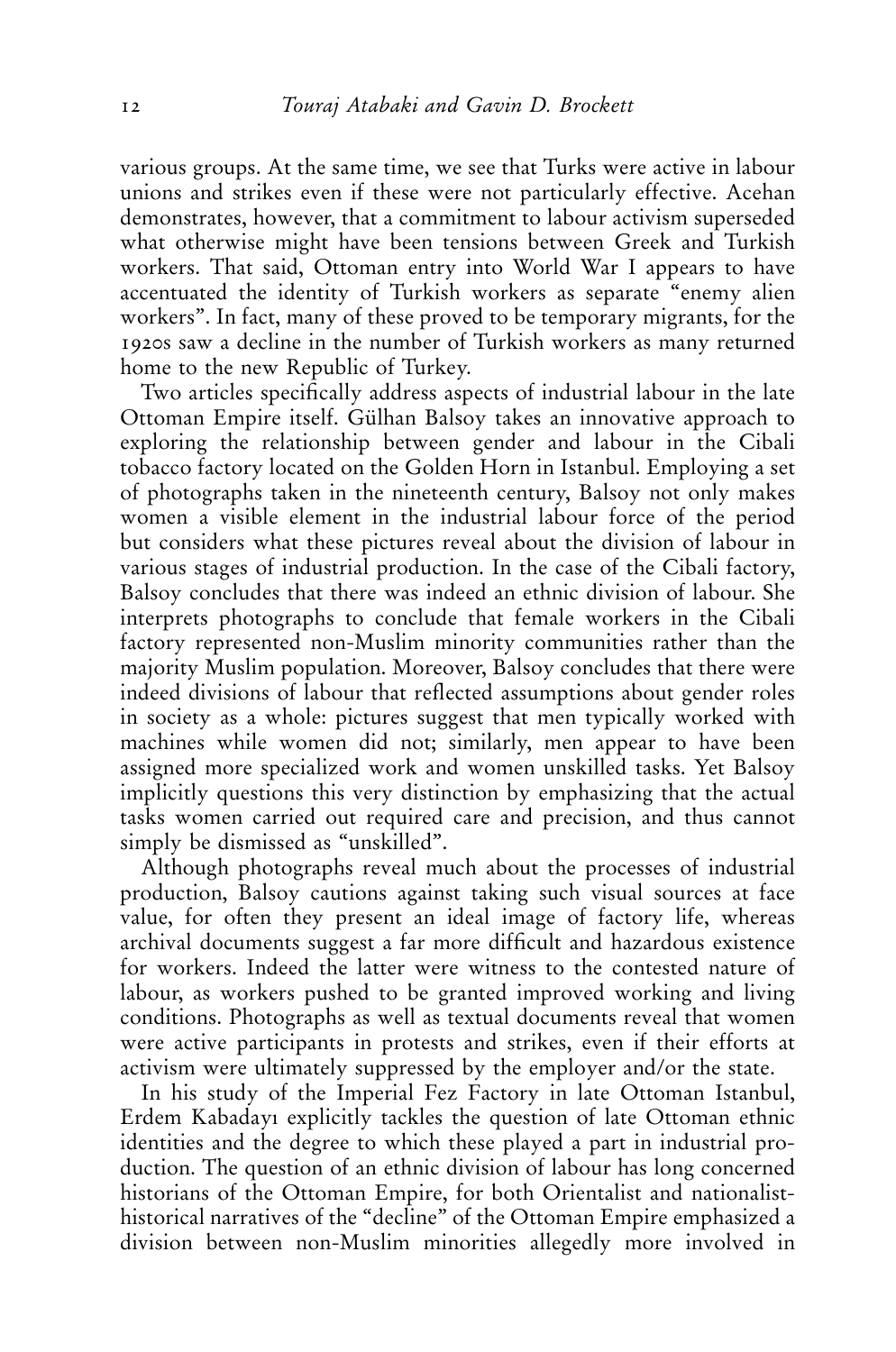business and industry, and ''Turks'' who were supposedly absent from these sectors of the economy. This division has been largely disproven, though scholars continue to explore it in further detail.<sup>42</sup>

The Imperial Fez Factory was one of the largest state-run industrial Ottoman enterprises – one that continued to operate until 1986. It provided not only for the demands of the state but also for a domestic, free market. Kabadayı identifies very specific groups within the factory's workforce: unlike in the Cibali tobacco factory, women worked primarily from home, although again female workers were overwhelmingly non-Muslim. Kabadayı's focus, however, is on male employees whose identities can be discerned from a few registers he has found in the archives. Using these, Kabadayı demonstrates that workers migrated to Istanbul from parts of Anatolia and he argues that in fact regional identities were more important than ethnic or religious identities on the part of workers.

Determining ethnic or religious identification is not easy, and Kabadayı discusses the various challenges to carrying out such a study and to reaching solid conclusions. He has ascertained that although the Orthodox Christian population represented a significant part of Istanbul's population, they were underrepresented within the factory. Kabadayı suggests that this was due primarily to political reasons following the establishment of Greek independence. He infers that this is because the Ottoman state did not wish minorities to work in military industrial enterprises. Nonetheless, Kabadayı argues that religion was not the sole determinant of group identity – rather, one must consider networks of migration, for workers who came from the same part of Anatolia tended to identify strongly with each other. In fact, wage differences and the division of labour can be accounted for along these lines as well as along ethnic and religious lines. At the very least, the reality is far more complicated than a simplistic ethnic division of labour.

This issue also surfaces in a third essay by Yavuz Köse in which he moves away from industry to investigate Istanbul's retail sector in the final years of the Ottoman Empire. Köse specifically examines Western department stores, and here too we find that non-Muslims constituted the vast majority of employees. Undertaking an analysis of the names of employees, he concludes that Jews, Greeks, Armenians, and Levantines/ Europeans each occupied reasonably distinct but visible positions within department stores. By contrast Muslim employees are largely invisible in the sources, although their position was no less distinct: as unskilled labourers they occupied the lowest ranks. Nevertheless, Köse suggests

<sup>42.</sup> For example, see Donald Quataert, The Ottoman Empire, 1700–1922 (2nd edn, London, 2005); Peter Mentzel, ''The 'Ethnic Division of Labor' on Ottoman Railroads: A Reevaluation'', Turcica, 37 (2005), pp. 221–241.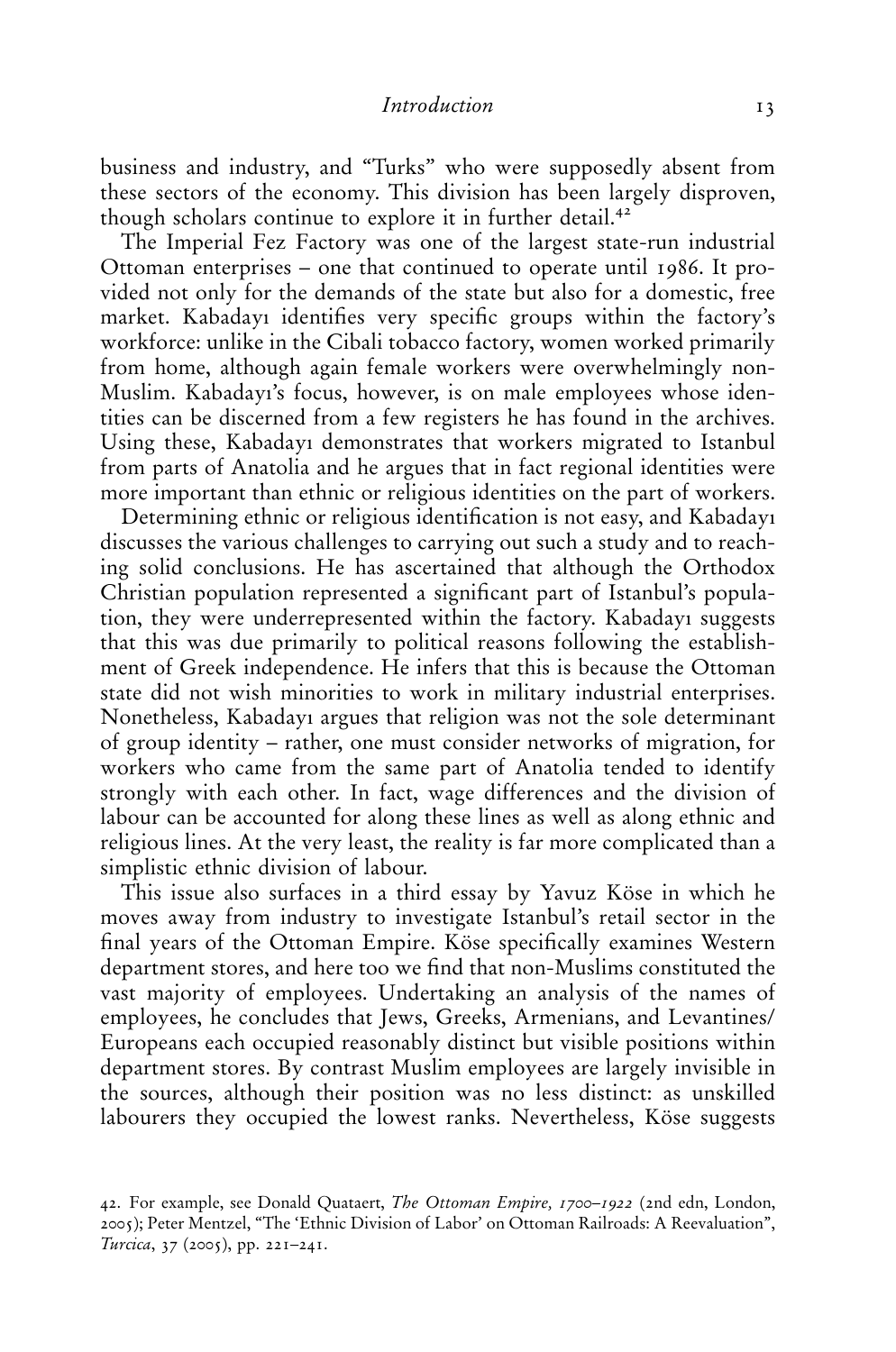that there is evidence that employees overcame their ethnic identities to identify with workers in Ottoman industry: here he argues that precisely because employees lived in ethnically defined districts – rather than at their place of work, as was often the case in Europe – they were aware of the larger challenges facing Ottoman labour and even willing to strike in support of a common cause.

Köse, therefore, provides insight into an aspect of Ottoman labour that is largely obscured by the tendency among historians to concentrate on industrial workers. Again, the greatest challenge lies in a paucity of comprehensive sources, and he draws on a combination of private letters, memoirs, the Ottoman press, and the important statistical yearbook, Annuaire Oriental. The information is partial, and so Köse can only reconstruct tentatively the realities of employment in department stores: these include wages, duration of employment, place of residence, benefits and working conditions, and the possibilities of promotion. His conclusions provide useful points of comparison not only with other studies of late Ottoman labour, but also with those dealing with republican Turkish labour. Indeed Köse points to an important development in labour that occurred in the context of the political transition from empire to nationstate: this was the emergence of women as a visible and active part of the workforce as a result of World War I and then the Turkish War of Independence. As the subsequent essays demonstrate, women remained important to Turkish labour, although their contribution remains overshadowed by that of men and deserving of further study.

In this Supplement, three further essays address specific aspects of labour history in republican Turkey. Two essays approach the history of labour during the final years of the Republican Party's rule as the sole political party. These both address Turkish labour during World War II. Nursen Gürboğa examines the famous Zonguldak coalfield. Specifically she concentrates on the relations between compulsory mineworkers and the state. In the context of the war, the government passed the National Defence Law on 18 January 1940, and this permitted the conscription of men for industrial labour while also allowing for a relaxation of previous legislation that protected the rights of workers and guaranteed the conditions in which they worked. As a result of the National Defence Law, the mining workforce became bifurcated, comprising both free labour and compulsory workers, although the latter were very much in the majority.

In the case of Zonguldak, men living in the vicinity of mines found themselves forced to work long hours in awful conditions. Drawing on government reports as well as on the archives of the mining companies themselves, Gürboğa uncovers the extremely difficult conditions in which miners worked and lived, suffering a scarcity of food and the ravages of disease. At the same time, she demonstrates the realities that accompanied low wages and high inflation, as well as the impact of compulsory labour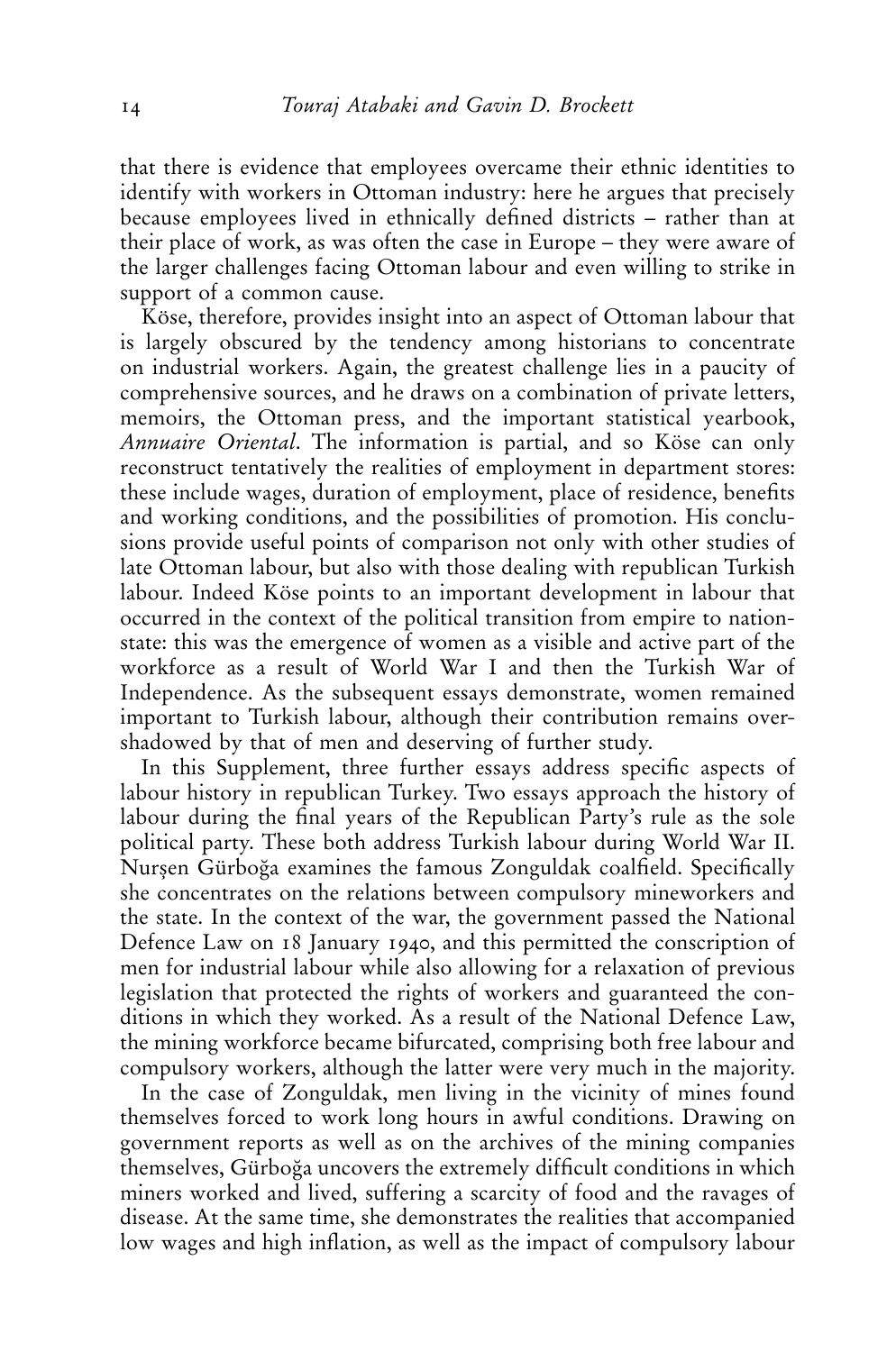on surrounding villages and agricultural production from which men were removed.

Gürboğa's sources lead her to conclude that these workers were by no means passive, and that they did try to negotiate with the single-party state even if their options were limited; at the very least, deputies for the Republican People's Party clearly heard complaints from miners and their families. Ultimately, however, change came about not because of the actions of workers, but in context of emerging multi-party politics after 1945: recognizing that it must cater to the constituents who would elect its deputies, the Republican People's Party began to alter its approach to labour in the Zonguldak coalfield and to phase out compulsory labour. It did so, however, under the pretext that this would increase productivity, not because it was responding to the concerns of workers expressed by labour organizations that had been allowed to form starting in 1947.

Can Nacar also addresses the history of workers engaged in Turkish industry during World War II. Specifically, he examines working conditions and the experiences of workers and how they challenged the social relations that the state imposed on them in the case of particular mines and factories owned and operated by the state-owned enterprises Sümerbank and Etibank. Nacar does use the work of other Turkish historians who have studied industrial workers, but he makes a point of criticizing their emphasis on ideal types rather than on real workers.

Drawing on the actual records of factories that Nacar has been fortunate to locate, he identifies just who workers were, where they came from, and how they came to work in industrial enterprises. Like Gürboğa, he is concerned to point out the very difficult conditions in which compulsory workers lived and functioned in the Zonguldak coalfield. Frequently these led to severe injury or death, while those who tried to flee found themselves pursued by the state and punished. Nonetheless, the high rate of turnover among employees suggests that not only did workers simply acquiesce in the demands of the state, but that the state itself was unable to impose its will on the people as effectively as the nationalist-historical narrative of Turkey has consistently implied.

Nacar's research reveals very clearly the challenges that decreasing real wages at a time of inflation as well as a shortage of goods posed for Turkish workers. They lacked the right to stage protests or strike, but Nacar demonstrates that this did not prevent workers from seeking higher wages either individually or as a group – he concludes that in some cases administrators actually responded favourably. This is perhaps less surprising in that state factories and mines did endeavour to address the practical needs of their workers: they provided food, although workers might reject it on account of its quality; housing facilities were available for some but not all, and conditions were far from ideal. Unhealthy conditions inevitably contributed to the spread of disease, and workers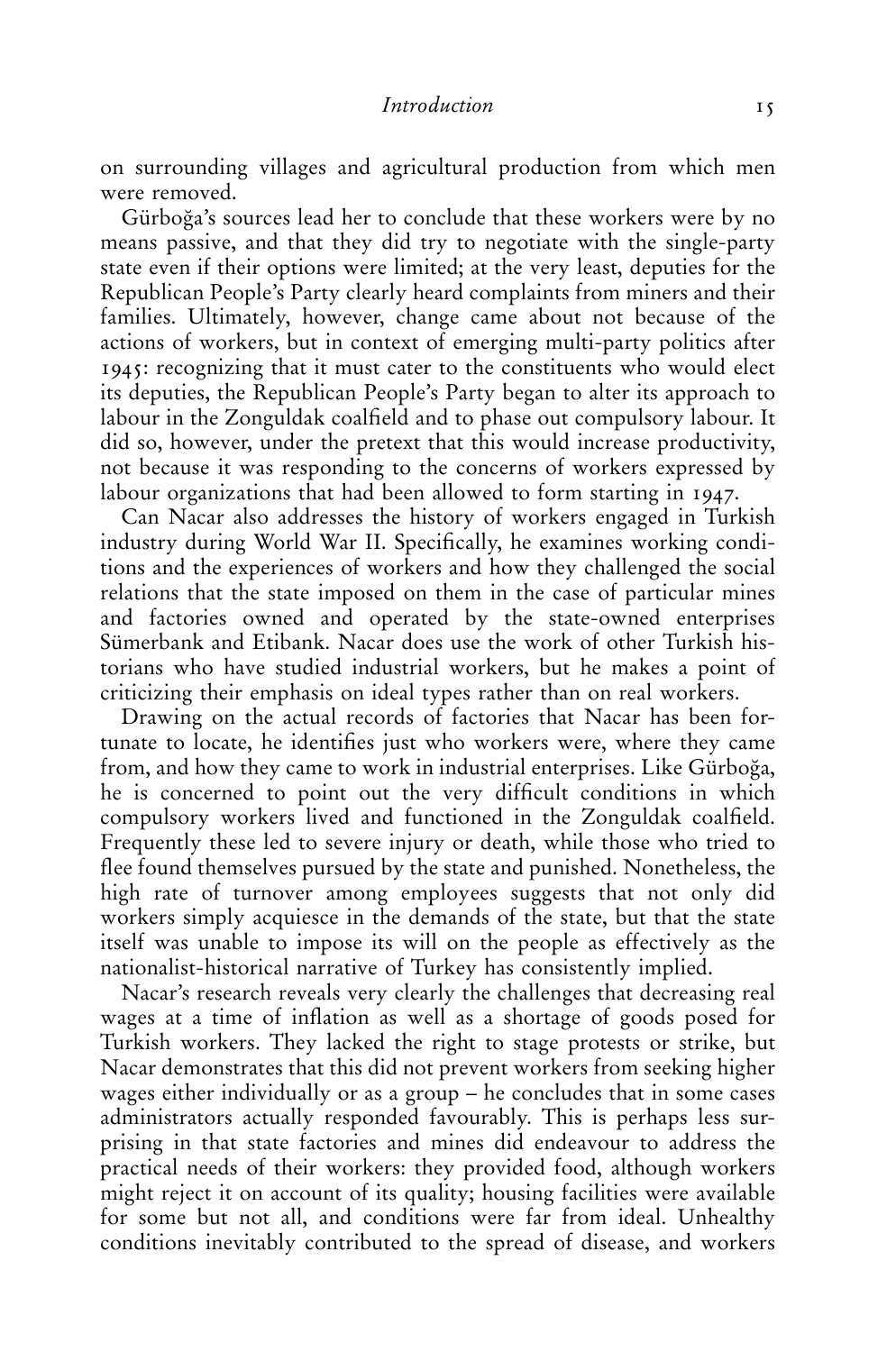frequently suffered from epidemics. To respond to this, factories and mines established hospitals and provided various healthcare services to injured and sick workers.

In the final essay in this volume, Yiğit Akın allows workers to speak for themselves. The introduction of multi-party politics in 1945 and, soon after, the emergence of labour organizations – albeit limited in their activities – was accompanied by an unprecedented growth in the printed press. This occurred not only in metropolitan centres such as Istanbul, Ankara, and Izmir, but also in the provinces. And among those who turned to the printed word to express their interests and concerns were workers. Thus, Akın looks not at workers themselves or their experiences per se, but at the language they used in the press to describe their experiences as workers. More specifically, Akın analyses the development of Turkish working-class identity and politics in the 1940s and 1950s. While there were distinct changes in the government's approach to labour at this time, Akın identifies the emergence of a new discourse initiated by workers themselves – one that articulated demands concerning equality, justice, and human rights.

After 1945, newspapers contributed to a growing sense of common identity among workers, as they became aware of their place in society and role in the processes of production. Akın connects workers' concerns for rights with the rhetoric common to the Democrat Party seeking to claim votes after 1945. Workers, conscious of their historically low social standing, struggled against this in their publications. At the same time, they emphasized their opposition to communism, even as the government used this potential threat as an excuse to suppress left-wing parties and trade unions.

In the pages of newspapers produced by and for workers, Akın found a strong rhetoric directed against employers, who were represented as harsh and cruel, rather than praise for the implementation of laws aimed at protecting workers and improving their conditions. There was, in short, in these years a strongly antagonistic relationship as workers drew attention to factories that violated labour law. At the same time, the state came in for criticism for failing to uphold the law and ensuring that necessary changes were in fact implemented – social justice was merely a mirage. Indeed, state officials and the management of industrial enterprises were impugned for working together to ensure that workers did not benefit from the full implementation of the law. In the pages of their newspapers, workers called for basic dignity, using cartoons, reportage, and poetry, contrasting highly profitable factories with the ill treatment and poverty suffered by employees. Low wages and long hours were a source of frustration, as was physical mistreatment at the hands of officials.

The essays in this Supplement by no means offer a comprehensive picture of labour in the late Ottoman Empire or the Republic of Turkey. Unfortunately, none of them deals with labour during the period of Mustafa